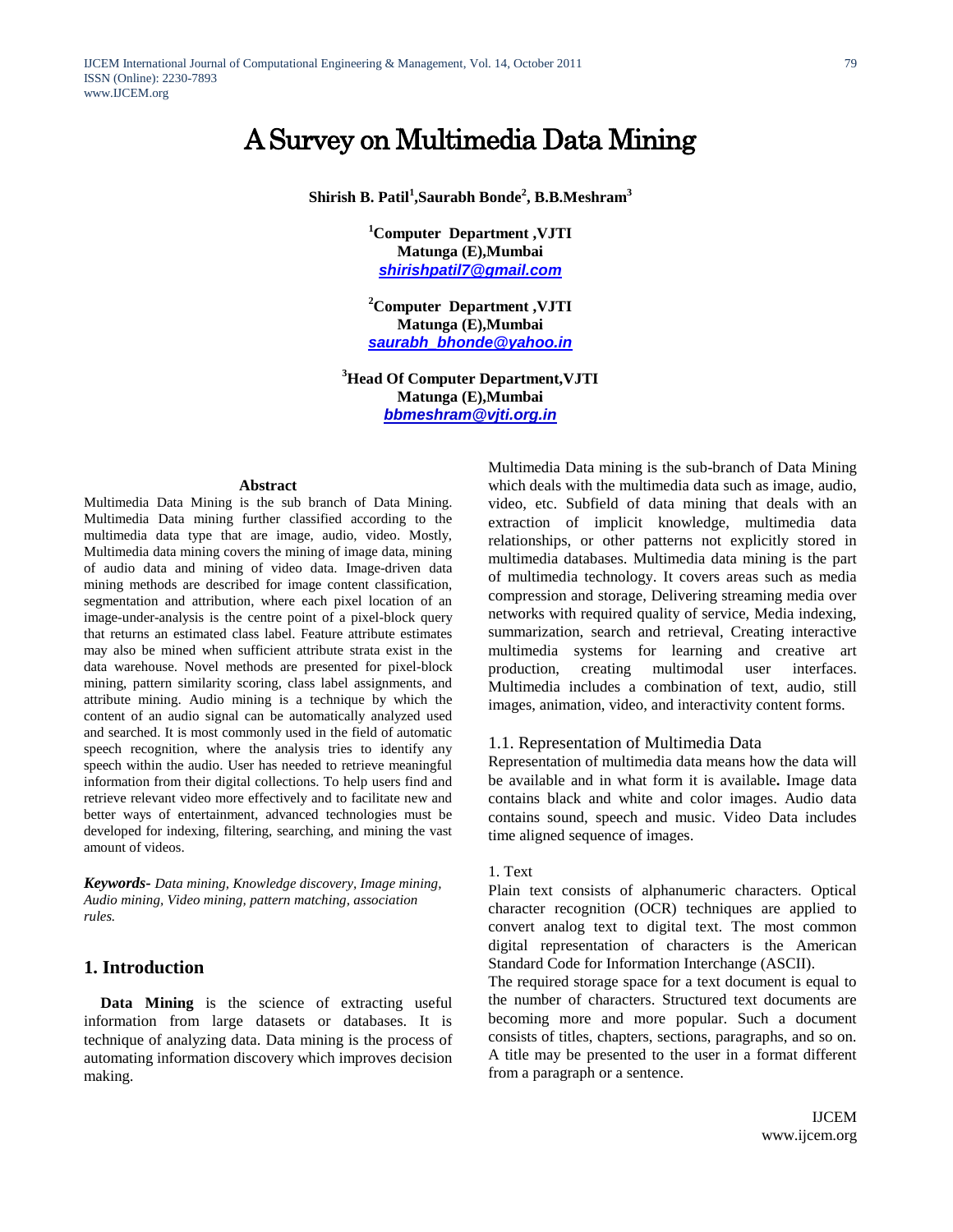Standards like HTML and XML are used to encode structured information. There are some techniques, e.g., Huffman and arithmetic coding to compress text, but as storage requirements are not too high, the compression techniques are in general less important for text than for multimedia data.

#### 2. Image

Digital images can be obtained by scanning (analog) photos and pictures using a scanner. The analog image is approximated by a rectangle of small dots. Another source of digital images is formed by the frames of a digitized or digital video. Images can be in gray-scale or in color. An image displayed on a screen consists of many small dots or picture elements (pixels). To describe the gray scale of a pixel we need say one byte of eight bits. For a color pixel we need three colors (e.g., Red, Green, and Blue) of one byte each. So, for a rectangular screen we can compute the amount of data required for the image using the formula

$$
A=xyb
$$

Where *A* is the number of bytes needed,

*x* is the number of pixels per horizontal line, *y* is the number of horizontal lines, and *b* is the number of bytes per pixel. Image compression is based on exploiting redundancy in images and properties of the human perception. It appears that pixels in a certain area are often similar; this is called *spatial redundancy*. Several compression techniques are available; among others transform coding, and fractal image coding.

## 3. Audio

Audio is caused by air pressure waves having a frequency and amplitude. When the frequency of the waves is between 20 to 20,000 Hertz a human hears a sound. Besides frequency, also the amplitude of a wave is important. Low amplitude causes the sound to be soft. How to digitize these pressure waveforms? The waveform can be digitized as, First, the air wave is transformed into an electrical signal (by a microphone). This signal is converted into discrete values by processes called *sampling* and *quantization*.

Sampling causes the continuous time axis to be divided into small, fixed intervals. The number of intervals per second is called the sampling rate. The determination of the amplitude of the audio signal at the beginning of a time interval is called quantization. So the continuous audio signal is approximated by a sequence of values. If the sampling rate is high enough and the quantization is precise enough the human ear will not notice any difference between the analog and digital audio signal. The process just described is called analog-to-digital conversion (ADC); the other way around is called digitalto-analog conversion (DAC).

4. Video

A digital video consists of a sequence of frames or images that have to be presented at a fixed rate. Digital videos can be obtained by digitizing analog videos or directly by digital cameras. Playing a video at a rate of 25 frames per second gives the user the illusion of a continuous view. It takes a huge amount of data to represent a video. In general the image compression techniques can also be applied to the frames of videos. The same principles as with images are used: reducing redundancies and exploiting human perception properties. Besides spatial redundancy we also have *temporal redundancy*. This means that neighboring frames are normally similar. This redundancy can be removed by applying the motion estimation and compensation where each image is divided into fixed-size blocks. For each block in the current image the most similar block in the previous image is determined and the *pixel difference* is computed. Together with the *displacement* between the two blocks, this difference is stored and if needed transmitted.

# 2. Related work

## 2.1 Multimedia Data mining Architecture

Multimedia Data mining architecture follows the seven steps that are: Domain understanding stage, Data selection, Cleaning and Preprocessing, Pattern-Discovery, Interpretation, Reporting and putting

## 1. Domain Understanding Stage

Domain understand stage requires learning how the results of data mining will be used so as to gather all relevant prior knowledge often leads to discovery of irrelevant or meaningless patterns .e.g. Cricket, it is very important to have a good knowledge and understanding of the game to detect interesting strokes used by batsman

# 2. Data Selection

The data selection stage requires the user to target a database or select a subset of fields or data records to be used for data mining. The proper domain understanding at this stage helps in the identification of useful data. This is the most time consuming stage of the entire data mining process for business applications.

For multimedia data mining this stage is not an issues because data are not in relational form and there are no subsets of fields to choose form.

# 3. Cleaning and Preprocessing

In preprocessing stage involves integrating data from different sources and making choices about representing or coding certain data fields that serve as inputs to the pattern discovery stage.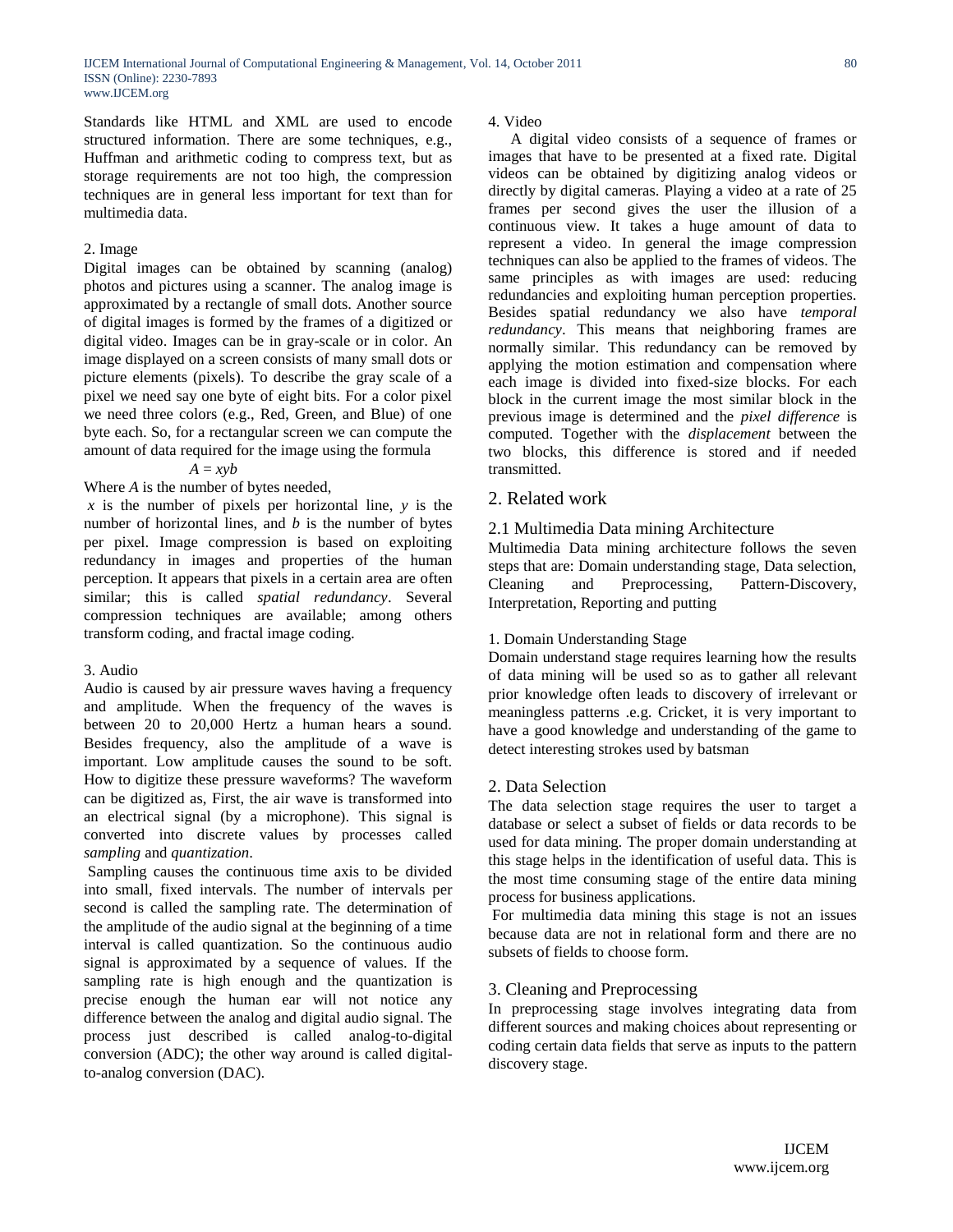The preprocessing stage is of considerable importance in multimedia data mining, given the unstructured nature of multimedia data.

## 4. Pattern-Discovery

The pattern discovery stage is the heart of entire data mining process. It is the stage where the hidden patterns and trends in the data are actually uncovered. There are several approaches to the pattern discovery stage these include association, clustering, regression, time series analysis and visualization. Each of these approaches can be implemented through one of several coating methodologies, such as statistical data analysis, machine learning, neural networks and pattern recognition.

#### 5. Interpretation

The interpretation stage of the data mining process is used to evaluate the quality of discovery and its value to determine whether previous stage should be revised or not. Proper domain understanding is crucial at this stage to put a value on discovered patterns.

## 6. Reporting and putting

The final stage of the data mining process consists of reporting and putting to use the discovered knowledge to generate new actions or products and services or marketing strategies as the case may be.

Architecture captures all above stages of data mining in the context of multimedia data. Figure shows the whole architecture of multimedia data mining. The broken arrows on the left indicate that the process is iterative.

The arrows emanating from the domain knowledge block on the right indicate domain knowledge guides in certain stages of the mining process.

The spatiotempororal segmentation step is necessary because of the unstructured nature of the data. This step breaks multimedia data into parts that can be characterizes in terms of certain attributes or features.

In conjunction with the feature extraction step, this step serves the function similar to that of preprocessing step in typical data mining process. In image data mining the spatiotemporal step simply involves image segmentation. Both region and edge-based image segmentation methods have been used at this stage in different applications.

## 3.Discussion

 Multimedia Data Mining is classified according to the multimedia data type.

Brief classification of Multimedia data mining is:

- 3.1 Image Data Mining
- 3.2 Audio Data Mining
- 3.3 Video Data Mining



Multimedia Data Mining architecture

Fig1. Multimedia Data Mining architecture

#### 3.1 Image data mining

Image-driven data mining methods are described for image content classification, segmentation and attribution, where each pixel location of an image-underanalysis is the centre point of a pixel-block query that returns an estimated class label. Feature attribute estimates may also be mined when sufficient attribute strata exist in the data warehouse. Novel methods are presented for pixel-block mining, pattern similarity scoring, class label assignments, and attribute mining.

#### 1.Pattern Matching With σ-Trees

A progression of successive approximation pattern recognition decisions are obtained by searching and comparing the bit-plane indexes of variable depth XDRs **i***p*   $= (i1,i2, \ldots, ip)$  of archived referential knowledge base content and XDR of the content of an image being classified.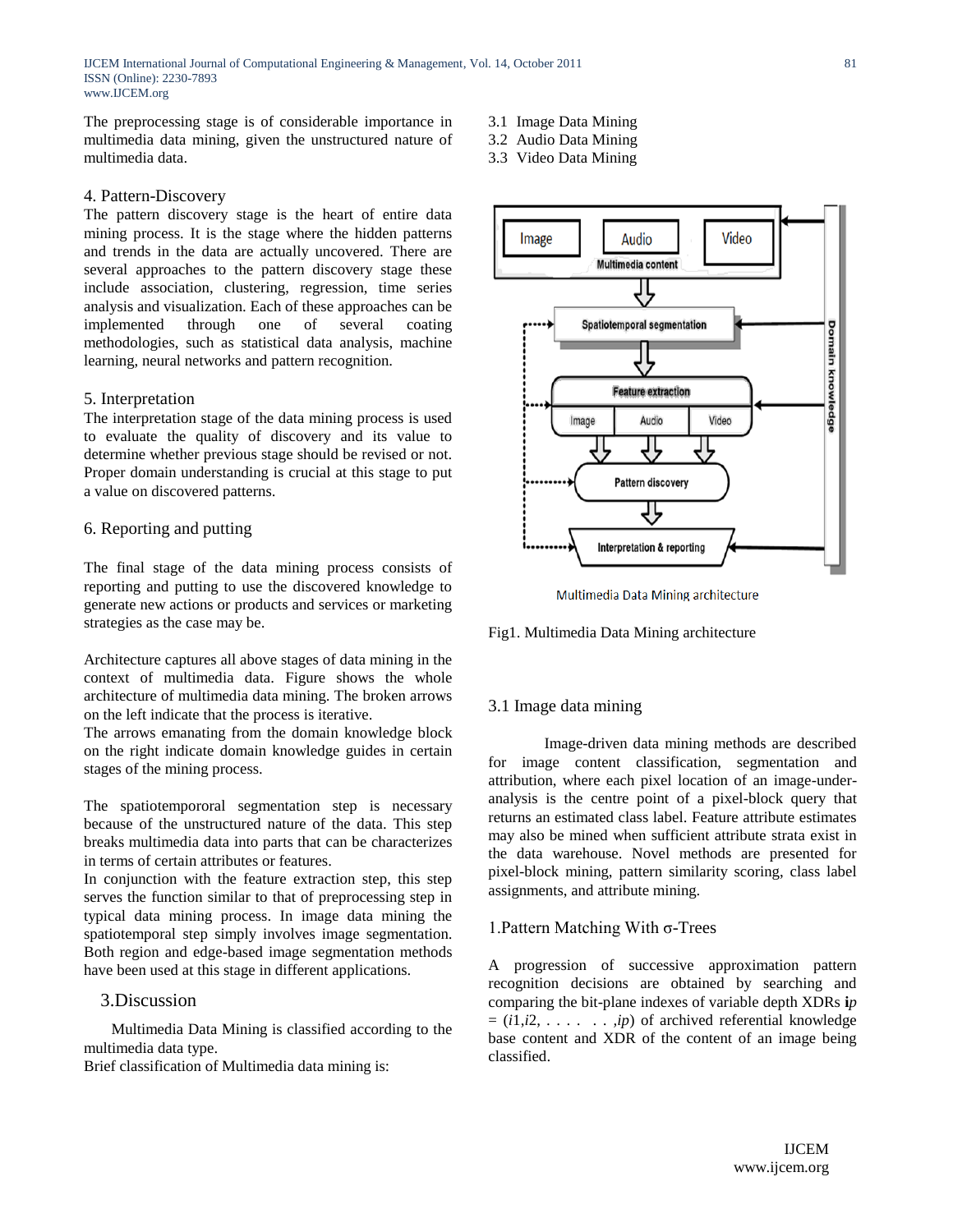The set of matched bit-plane indexes **i***p* are subsequently used for data mining extraction of feature class member estimates, and sometimes, feature attribute value estimates if the required attribute strata are available in the data warehouse.

Figure shows Four-element pixel-block-aggregate sourceoptimized *σ-tree templates* and classifier structure. *σ-Tree Classifier Shown at the* top left /top-right *works as an Indexing Engine.* An *σ-tree design method* is applied to generate a three-stage *σ-tree with two templates* at each stage (shown on the bottom left in Fig.).These six templates are stored and used "on-the-fly" to form the direct sum *σ-tree structure shown on the bottom right* .The pixel values of the residual pattern templates, as shown on the lower-left quadrant in Fig., may have positive or negative values.

The four training pixel blocks (shown again on the top right in Fig.) are input into the *σ-tree classifier to* generate XDRs.



Two residual templates per stage

Fig2:-Four-element pixel-block-aggregate sourceoptimized *σ-tree templates* and classifier structure.

The arrows that connect the templates in Fig. show the sequential search path for each pixel-block query. First warehouse member  $=t(1)$  on the left is encoded through a left–right–left *σ-tree path sequence, giving an XDR of*   $\sigma$ 3(t) = i3(1) = (010).

*Second warehouse member from* the left t(2) is encoded through a left–right–right path sequence *giving an XDR of*   $\sigma3(t(2)) = i3(2) = (011)$ .

*Third member from the left is* encoded through a left–left– stop sequence  $\sigma^2(t(3)) = i2(3) = (00x)$ , with x indicating a *truncated encoding .*

*The aggregate member on the right is* encoded through a right–stop sequence  $\sigma^2(t(4)) = iI(4) = (1xx)$ . by this example is that the storage and searching of *σ-tree stage templates Corresponds to exponential growth in* the corresponding options of *σ-tree decision outcomes.* In this example, three binary stages result in 23 terminating leaf nodes.

## 2**.** Data mining with σ TREES

First, assume a *feature locator table* **L***a* stored in a database. Each row of the feature locator table describes the location of an archived feature exemplar by specifying a source image **I**source, the pixel-offset location (*X, Y* ) of a pixel block containing the feature exemplar, a descriptive feature label **F**, and any attribute labels or attribute values **A** that may be known about the feature example. The locator data-tuples can thus be described as  $La = [k, k]$ **I**source<sub>*,X, Y,***F***,***A**], where *k* is the primary key of the</sub> database table **L***a*, and *A* is used to differentiate feature locator tables.

A pixel-block extraction tool combined with an extraction query *Qu* into **L***a* is used to form a *snippet set* **S***Qu* of pixel block feature exemplars to be used for *σ*-tree training.

#### *3. Image-Driven Mining Systems*

Image-driven mining of each pixel location of an image under-analysis returns a class label **F**MAP; and when additional strata data **A** about feature attributes are available in the warehouse, estimated attribute values can also be returned by the data mine search.

Nearly all of the required tools are in place to describe the basic flow of image-driven mining for feature extraction and autonomous attribution. However, first, a method of extracting blocks from new images to feed to the pixelblock query search engine is needed—this is easily done with a sliding window algorithm.

Given a new image **I**name, a sliding window moves through the image and extracts pixel blocks  $t(x, y)$  of size (*bw, bh, bd*) from the sliding window positions (*x, y*). The extracted pixel groups (blocks or cubes) are called "snippets."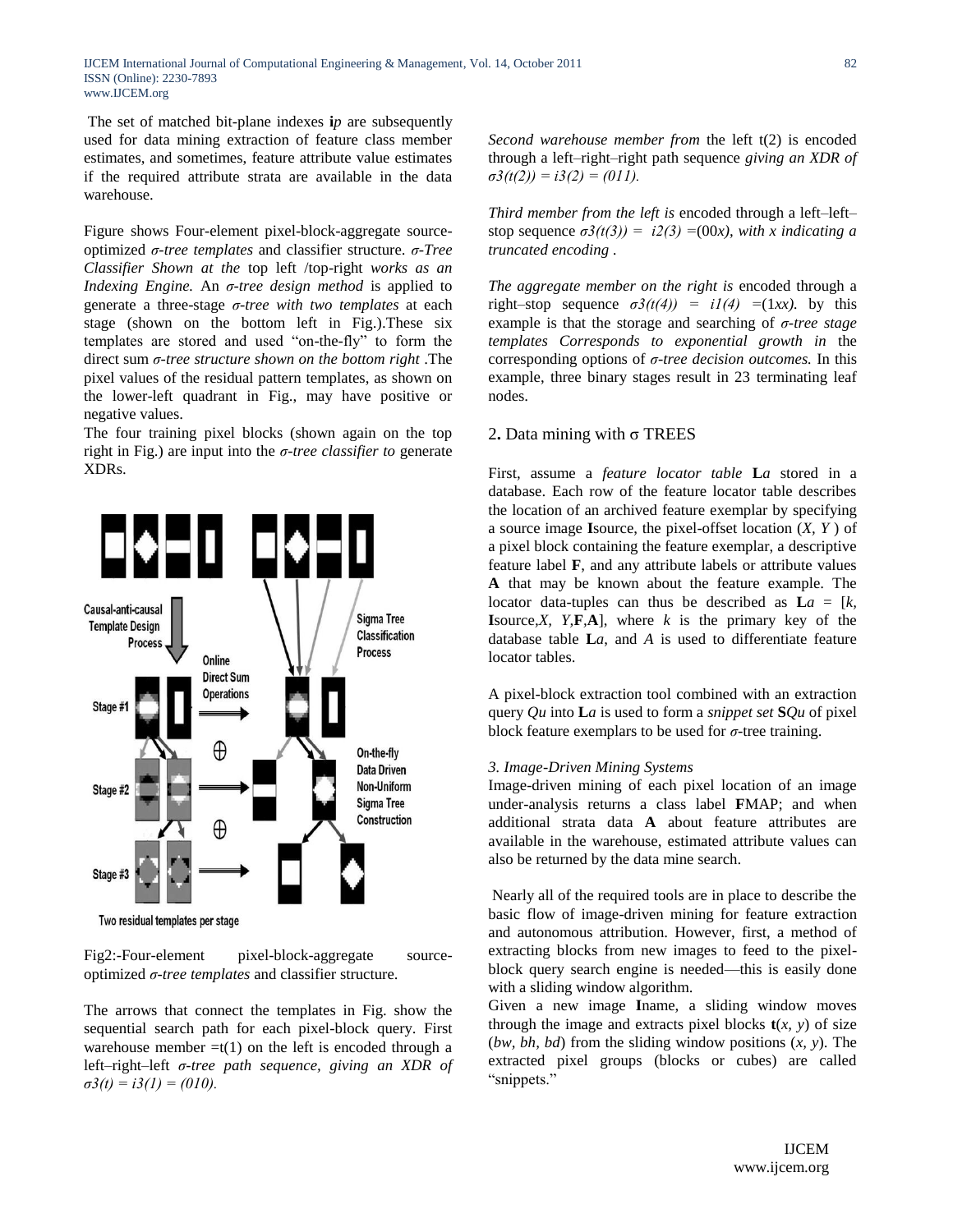IJCEM International Journal of Computational Engineering & Management, Vol. 14, October 2011 ISSN (Online): 2230-7893 www.IJCEM.org

The sliding window is moved through every possible location in the input image. Hence, all possible snippets are extracted from the image (except for image edge boundary effects) and the entire query image can be processed for IDDM. The stride of the sliding window can be adjusted to return computation efficiency for a trade-off of a less dense query grid.

The following describe the main preparatory and exploitive steps of a SOLDIER IDDM process.

1) Build a warehouse by creating knowledge base feature locator tables **L***a*.

2) Specify snippet pixel-block size (*bw, bh, bd*) and query against the locator table **L***a* to form a pixel-block aggregate **S***Qu*.

3) Build *σ*-tree *Tσ* from **S***Qu* and form the SOLDIER Index Table *Tσ*(**S***Qu*) for the archived feature aggregate **S***Qu*.

4) Build SOLDIER maximum posterior index hash tables  $Hp$ [**i***p*,**F**MAP(*p*)].

5) Apply sliding window on new image **I**query to extract pixel-block queries for IDDM.

6) Perform the image-driven data mine by using *Tσ* to find  $\hat{\tau}$ **t**  $(x, y)(ip)$ :  $p = 1, \ldots, P$  for each **t** $(x, y) \in \text{Iquery}$ , and then use the resultant **i***p* from the image-under-analysis to data mine against the warehouse **i***p*  $\in$  *T* $\sigma$  from **S***Qu* columns of all of the stage hash tables. If commanded, in a user-interactive mode, data mine for attribute information with mouse clicks on pixel-block query returns to explore attribute strata **A** via structured query language (SQL) formatted queries.

3.2 Audio Data Mining

**Audio mining** is a technique by which the content of an audio signal can be automatically analyzed and searched. It is most commonly used in the field of automatic speech recognition, where the analysis tries to identify any speech within the audio.

This information may either be used immediately in predefined searches for keywords or phrases or the output of the speech recognizer may be stored in an index file. Audio mining systems used in the field of speech recognition are often divided into two groups: those that use Large Vocabulary Continuous Speech Recognizers (LVCSR) and those that use phonetic recognition.

1. Audio mining approaches

There are two main approaches to audio mining such as Text-based indexing and Phoneme-based indexing.

**Text-based indexing,** also known as large – vocabulary continuous speech recognition. It converts speech to text and then identifies words in a dictionary that can contain several hundred thousand entries. If a word or name is not in the dictionary, the LVCSR system will choose the most similar word it can find.

**Phoneme based indexing** doesn't convert speech to text but instead works only with sounds. The system first analyzes and identifies sounds in a piece of audio content to create a phonetic-based index. It then uses a dictionary of several dozen phonemes to convert a user's search term to the correct phoneme string. Finally, the system looks for the search terms in the index.

## 2. Speech detection System

The Audio Mining Development System works with audio from various sources. The system analyzes sounds to generate sound strings that are then identified as words by the speech recognition engine, which works with its own dictionary. Speech recognition engine converts spoken words to text. Material input into the vocabulary manager automatically updates the dictionary. The product's XML Speech Index uses XML's cross-platform capabilities to create files that work with various search engines, servers, and content management systems.

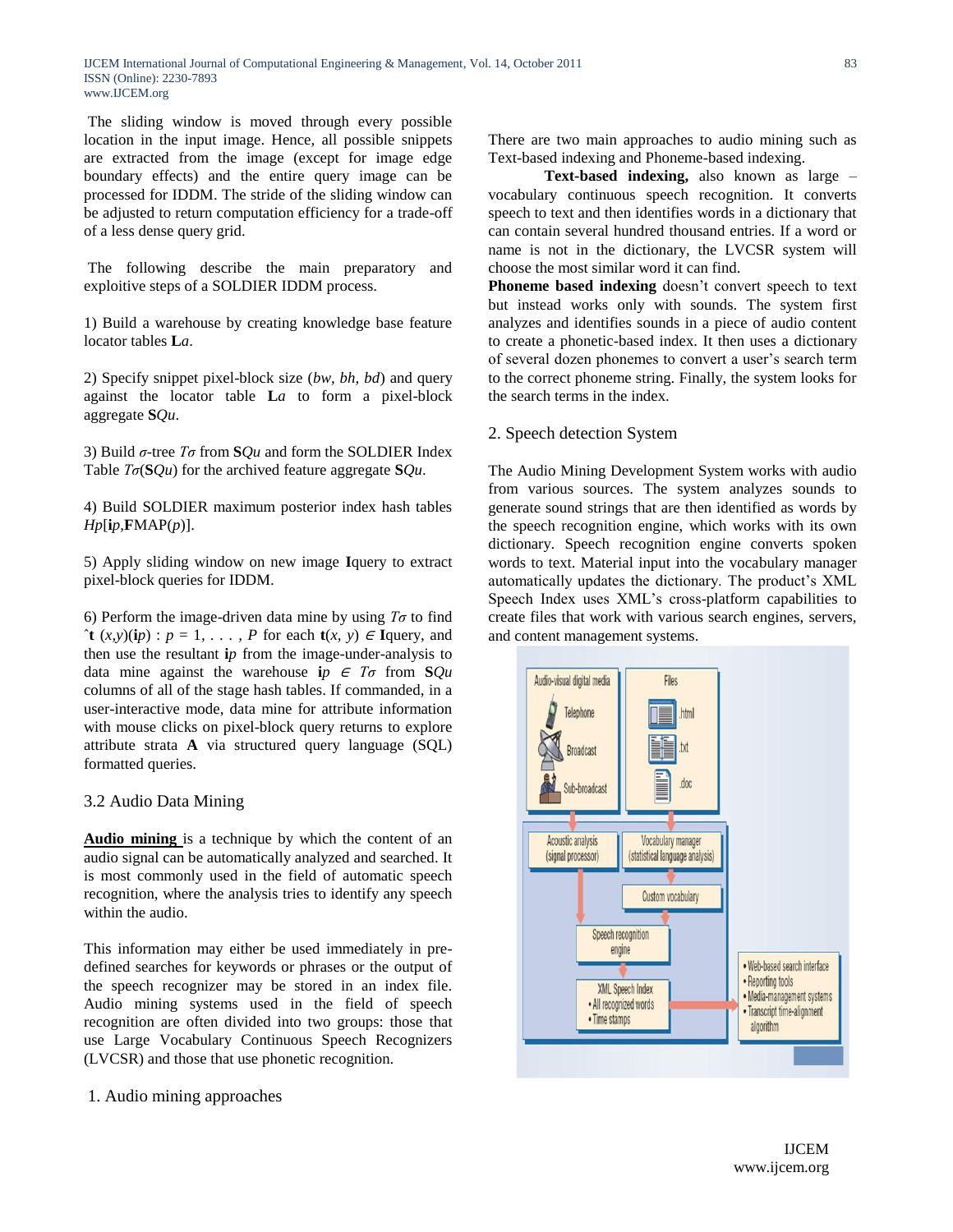In view of the fact that an audio element can consist of speech, music, various audio effects, or any combination of these, high discriminative capabilities are required for the used feature set. Speech Engine is an accurate, standardsbased speech recognizer that supports multiple languages and can perform speech recognition on audio data from any audio source.

## 3.3 Video Data Mining

Organizations with large digital assets have a need to retrieve meaningful information from their digital collections. To help users find and retrieve relevant video more effectively and to facilitate new and better ways of entertainment, advanced technologies must be developed for indexing, filtering, searching, and mining the vast amount of videos. A simple framework is to partition continuous video frames into discrete physical shots and extract low-level features from video shots to support activities like searching, indexing or retrieval. The purpose of video data mining is to discover and describe interesting patterns in data. The task becomes especially tricky when the data consist of video sequences (which may also have audio content), because of the need to analyze enormous volumes of multidimensional data. The New Video Data Mining Technology measures emotional response of shoppers to products at the Shelf. This new technology uses automatic facial expression as well as behavior analysis to rate the emotional response and interest of shoppers for a particular product.

#### *1 Video mining approaches*

#### Three kinds of video mining approaches**:**

1. **Special pattern detection** which detects special patterns that have been modeled in advance, and these patterns are usually characterized as video events (e.g., dialog, or presentation).

2. **Video clustering and classification** which clusters and classifies video units into different categories. For example, in video clips are grouped into different topic groups, where the topic information is extracted from the transcripts of the video.

3. **Video association mining**, where associations from video units are used to explore video knowledge

An intuitive solution for video mining is to apply existing data mining techniques to video data directly. Nevertheless, as we can see from the three types of video mining techniques above, except, which have integrated traditional sequential association mining techniques, most others provided their own mining algorithms. The reason is that almost all existing data mining approaches deal with various databases (like transaction data sets) in which the relationship between data items is explicitly given. The greatest distinction between video and image databases is

that the relationship between any two of their items cannot be explicitly figured out. Although we may now retrieve video frames (and even physical shots) with satisfactory results, acquiring relationships among video frames (or shots) is still an open problem. This inherent complexity has suggested that mining knowledge from multimedia materials is even harder than from general databases.

#### 2. KNOWLEDGE-BASED VIDEO INDEXING

A knowledge-based video indexing framework is used for video database management and access. There are two widely accepted approaches for accessing video in databases: shot-based and object-based.



 Fig3.(a) The proposed hierarchical video database model.



Fig3.(b) Knowledge-based basketball video database management.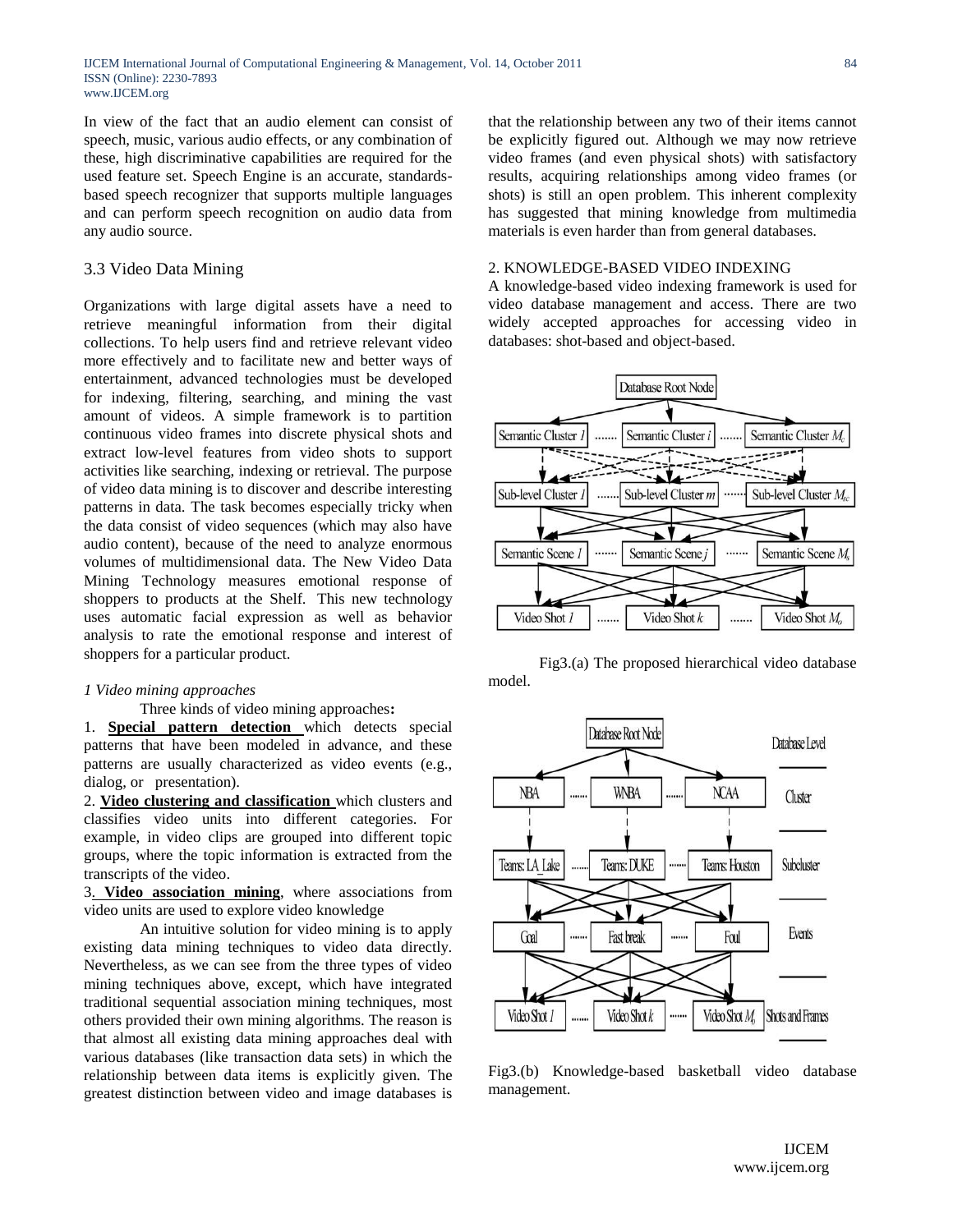In comparison with traditional video database systems that use low-level similarities among shots to construct indices, a semantic video database management framework has been proposed in Fig3. (a), where video semantic units (scenes or story units) are used to construct database indices. However, this scheme works on videos with content structure, e.g., movies and news, where video scenes are used to convey scenarios and content evolution. For many other videos, such as sports videos, there are no such story units. Instead, they contain various interesting events, e.g., a goal or a fast break, which could be taken as highlights and important semantics. Accordingly, by integrating the existing framework in Fig3. (a). we propose a knowledge-based video indexing framework for basketball videos, as shown in Fig3.(b). To support efficient video indexing, we need to address the following three key problems before we can actually adopt the framework in Fig3. (b):

1) How many levels should be included in the model?

2) Which kinds of decision rules should be used at each node?

3) Do these nodes make sense to human beings?

We solve the first and third problems by deriving knowledge from domain experts (or from extensive observations) and from the video concept hierarchy. For basketball videos, we first classify them into a two-level hierarchy. The first level is the host association of the games, e.g., NBA, NCAA, and CBA, and the second level consists of teams of each association,. Then, we integrate the structure of video content to construct lower-level indices. As we have stated above, extensive observations and existing research efforts suggest that there are many interesting events in sports videos that can be used as highlights. For basketball videos, the events that likely attract most viewers' interests are goals, fast breaks, and free throws, etc. We can therefore use these events as nodes at the third level of our indexing structure. At the lowest level, we use the video shots as index nodes, as shown in Fig., where each shot may have more than one parent node because some shots contain Several events association-based video indexing various features are outlined below:

1. A video association mining algorithm to discover video knowledge. It also explores a new research area in video mining, where existing video processing techniques and data mining algorithms are seamlessly integrated to explore video content.

2. An association-based video event detection scheme to detect various sports events for database indexing. In comparison with other video event detection

Techniques, e.g., special pattern detection, the Hidden Markov Models, and classification rules, the associationbased technique do not need to define event models in advance. Instead, the association mining will help us explore models (associated patterns) from video.

3. A knowledge-based sports video management framework to support effective video access. The inherent hierarchical video classification and indexing structure can support a wide range of granularity levels. The organization of visual summaries is also inherently supported. Hence, a naive user can browse only a portion of highlights (events) to get a concise summary.

# **4. Conclusions**

Image data mining, Audio data mining and Video data mining are the sub branches of the multimedia data mining, classified according to the multimedia data type used. Image-driven data mining methods are described for image content segmentation, classification, and attribution, where each pixel location of an image-under-analysis is the centre point of a pixel-block query that returns an estimated class label. IDDM with trees has been demonstrated variety of image types and feature sets. In view of the fact that an audio element can consist of speech, music, various audio effects, or any combination of these, high discriminative capabilities are required for the used feature set. Speech Engine is an accurate, standards-based speech recognizer that supports multiple languages and can perform speech recognition on audio data from any audio source. We have used video associations to construct a knowledge based video indexing structure to support efficient video database management and access. In video data mining some video transformations are required before starting the actual mining of video data.

## **References**

- [1] IEEE paper on Data Mining: an Overview from a Database Perspective by Ming-Syan Chen,Jiawei Han,Philip S.Yu.
- [2] IEEE journal paper on Image Driven Data mining for image Content Segmentation,Classification and attribution by Christopher F. Barnes.
- [3] IEEE paper on Mining Multilevel image Semantics via Hierarchical Classification by Jianping Fan,Yuli Gao,Ramesh Jain,Hangzai Luo and Ramesh Jain